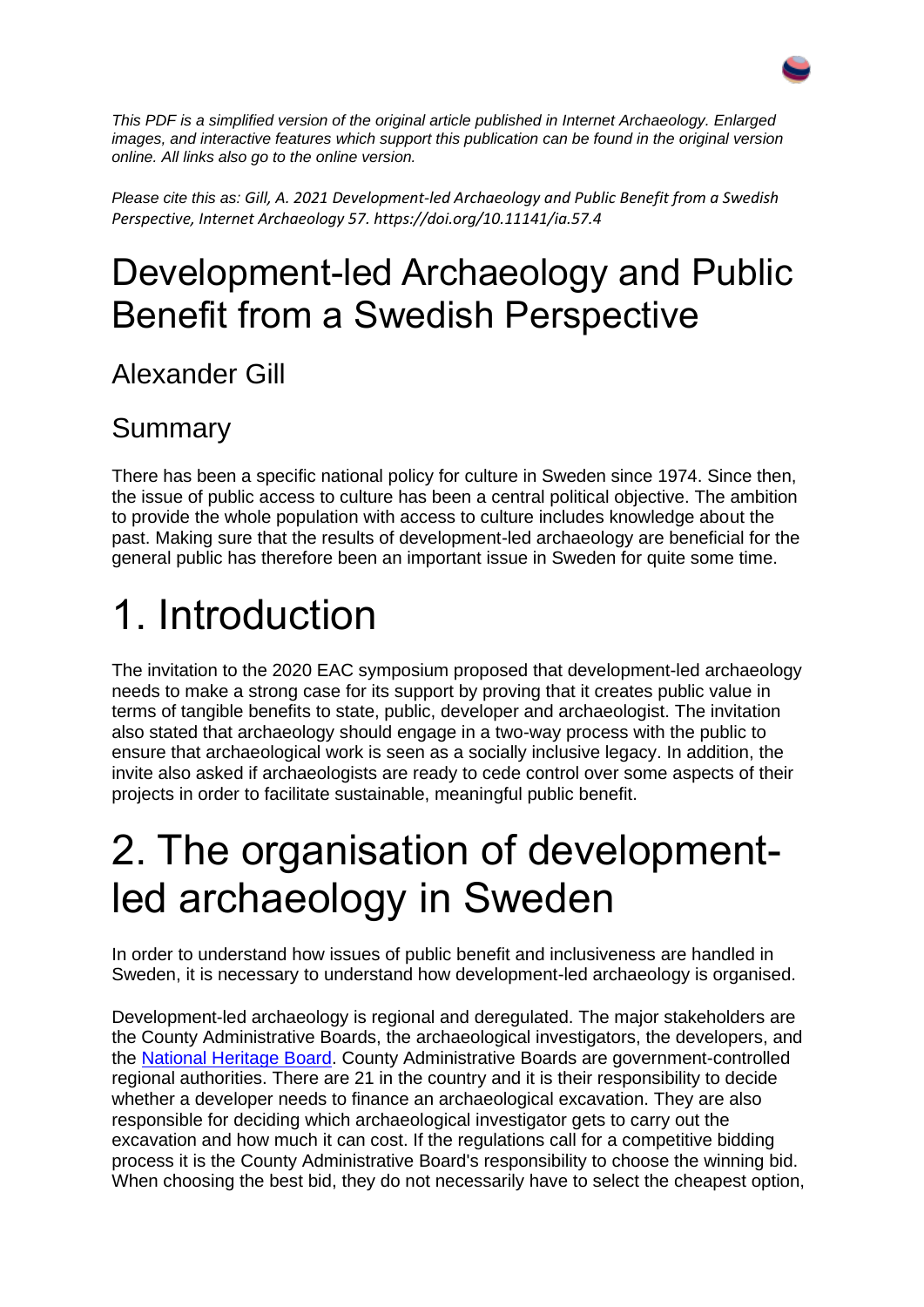as the scientific quality of the proposed excavation must be a factor in the decision. The archaeological investigators are museums as well as publicly and privately owned businesses. Their role in the system is to carry out the investigations the County Administrative Boards have determined necessary. The developers' role is simply to bankroll the archaeological investigations required by the County Administrative Boards. The Heritage Board has an overall responsibility for ensuring that the system works but isn't directly involved in the day-to-day business going on in the counties.

## 3. Two Ways of Benefiting the Public

Two different approaches to the issue of public benefit within the field of museums, heritage management and development-led archaeology can be identified in Sweden. The two approaches have created tension and disagreement within the heritage sector for the past 20 years. The first way of approaching public benefit can be described as authoritarian. Archaeologists are considered to be scientific experts who investigate the past and pass on their scientific knowledge to the general public in a one-way process. The value archaeology creates for the public is the possibility for them to obtain a scientifically validated awareness of the past. The other approach is more inclusive and open to the public's participation in the creation of knowledge. The ambition here is to establish a two-way process where museum officials, heritage managers and groups from the public influence each other by sharing experiences and perspectives. In this way knowledge about the past becomes more attuned to the ideas and needs expressed by the general public (Svanberg and Hauptman Wahlgren [2007;](https://intarch.ac.uk/journal/issue57/4gill/index.html#biblio) Burström [2014\)](https://intarch.ac.uk/journal/issue57/4gill/index.html#biblio).

Looking at some of the heritage conventions produced by UNESCO and the Council of Europe during the last few decades, it is possible to identify both approaches. It is even possible to argue for an ideological shift where a more authoritarian doctrine has been replaced by more inclusive principles.

In the [World Heritage Convention](https://whc.unesco.org/en/convention/) (1972), experts occupy an important position of authority when identifying monuments, buildings, and sites of outstanding universal value. The general public isn't really included in what can be described as a top-down process. However, in contrast, the considerably more recent [European Landscape](https://www.coe.int/en/web/landscape)  [Convention](https://www.coe.int/en/web/landscape) (2000) actively promotes inclusion and participation from the general public when identifying important landscapes. The same can be said of the Convention for the [Safeguarding of the Intangible Cultural Heritage](https://ich.unesco.org/en/convention) (2003) that ensures the participation of communities and groups and even, if appropriate, individuals, when recognising important intangible heritage. Finally, the [Convention on the Value of Cultural Heritage](https://www.coe.int/en/web/conventions/full-list/-/conventions/treaty/199)  [for Society](https://www.coe.int/en/web/conventions/full-list/-/conventions/treaty/199) (2005) also promotes inclusiveness by introducing the concept of heritage communities.

The desire to listen to the public expressed in recent conventions is a clear indication of how issues of inclusion, diversity, participation and two-way communication have become increasingly important within the international policies of heritage management. The new approach towards the public has also influenced archaeologists working in museums and within heritage management in Sweden.

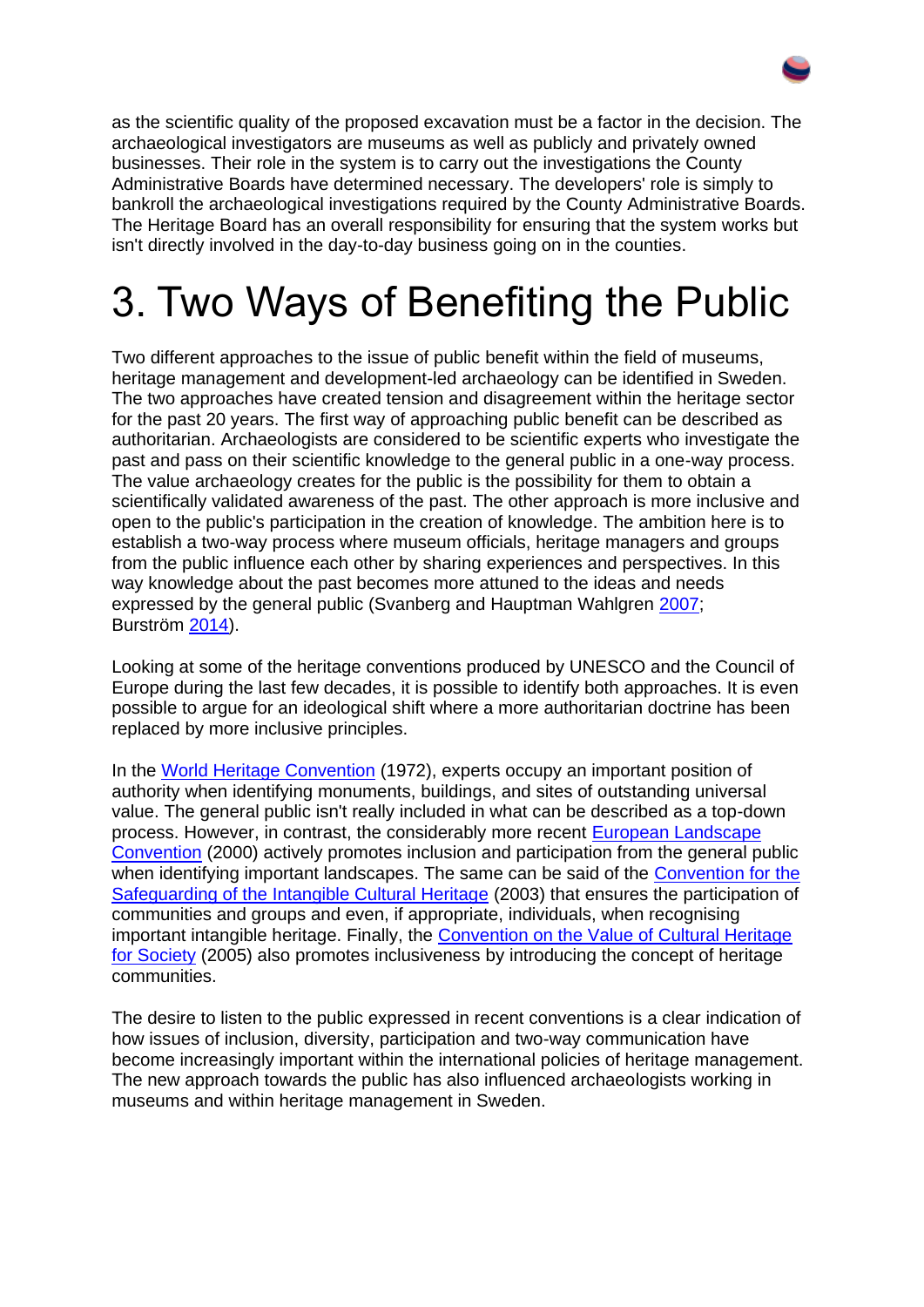## 4. Tension in Museums and Within Heritage Management

The ambition to transform museums from authoritarian institutions into meeting places for sharing experiences and perspectives has been criticised and debated for the past 20 years. The arguments put forward by both sides of the debate and the way the debate has unfolded have even become an object of research itself (Svensson [2014\)](https://intarch.ac.uk/journal/issue57/4gill/index.html#biblio).

The aspiration to change how museums present the past has created a division within museums. Some employees want museum exhibitions to be centred upon facts based upon expert knowledge. Others want to use museums as instruments to confront different issues in present-day society such as discrimination and xenophobia. Critics have argued that the ambition to transform museums has induced the questioning of archaeologists' and museums' authority and has created the possibility for just about anyone to use history for their own purposes. Politicians in government have consequently been caught up in the debate and have been accused of attempting to use state-funded museums to serve their own political agendas (Wong [2016a;](https://intarch.ac.uk/journal/issue57/4gill/index.html#biblio) [2016b;](https://intarch.ac.uk/journal/issue57/4gill/index.html#biblio) Eng [2018\)](https://intarch.ac.uk/journal/issue57/4gill/index.html#biblio).

Critics support their objections by arguing that the long-standing parliamentary approved objective to distribute culture to everybody in society isn't the only aim. Since the inception of cultural policy, there has also been a fundamental objective that the contents of culture, i.e. what is exhibited in museums or played in theatres, needs be free from political control. The notion that cultural institutions need to be independent from political meddling was originally based in John Maynard Keynes principle that the distribution of support to cultural institutions should be carried out at 'arm's length'. The principle was created by Maynard Keynes in response to concerns about state governance of cultural institutions that had risen in the milieu of totalitarian regimes connected to the second world war (Johansson [2017,](https://intarch.ac.uk/journal/issue57/4gill/index.html#biblio) 174).

## 5. Development-led Archaeology and Public Benefit in Sweden

The schism regarding political influence that has characterised discussions about museums in general and the mediation of archaeological knowledge within museums has, however, not affected contract archaeology. Development-led archaeology has perpetuated an authoritarian, top-down, one-way, relationship with the general public. Archaeologists within development-led archaeology are respected and their expertise and integrity are seldom, if ever, questioned by journalists or otherwise debated. A reason for this state of affairs is probably that the Historic Environment Act requires that the scientific quality of development-led archaeology must be good. This requirement empowers archaeologists at the County Administrative Boards to uphold standards set by the scientific community and not be tempted to prescribe that archaeological investigators need to develop methods adhering to policies of inclusiveness and twoway communication in their tenders. The obligation to uphold good scientific quality within development-led archaeology does in fact mean that archaeologists at the County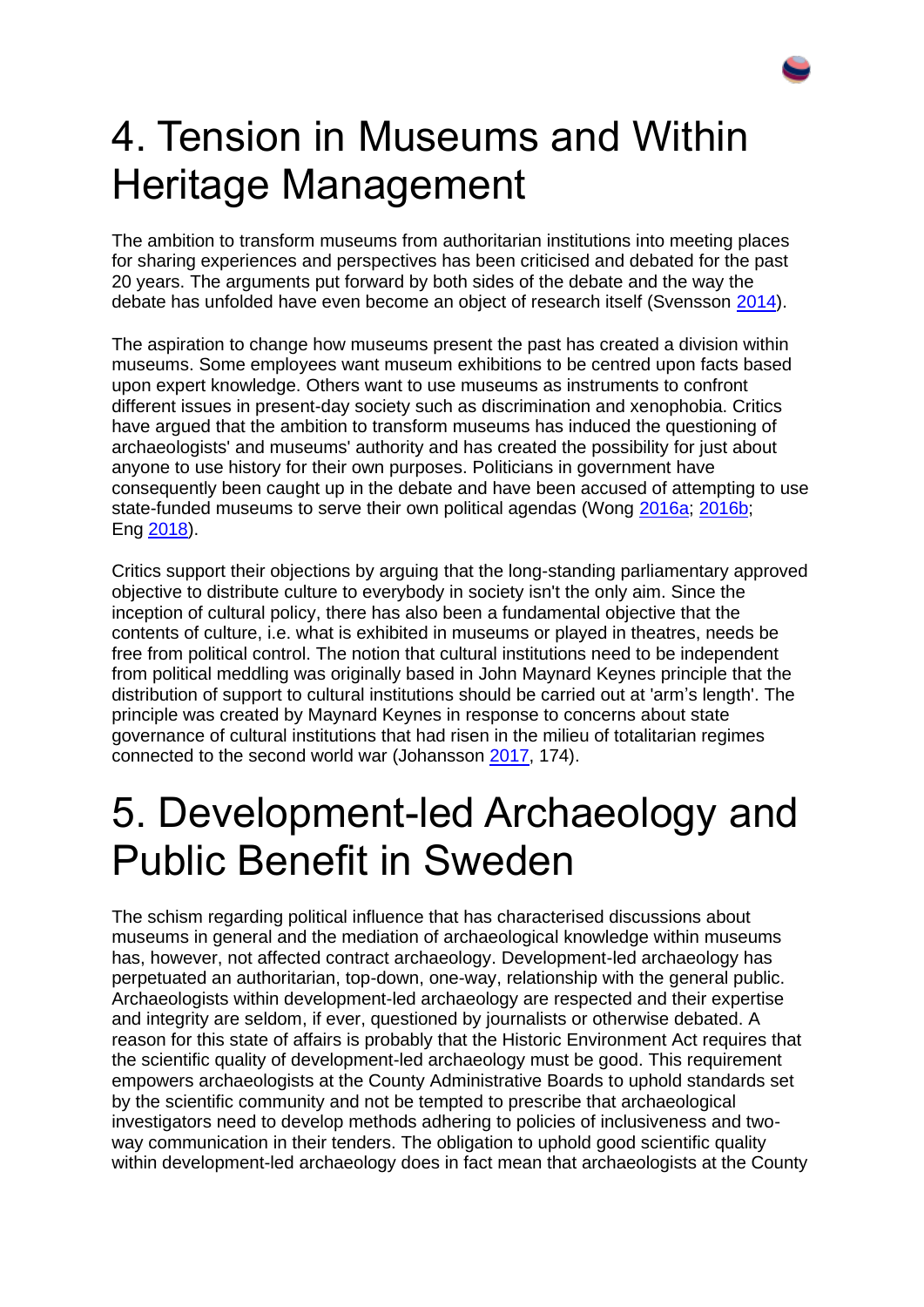Administrative Boards are protected and kept at arms length from political control concerning the contents and direction of the archaeological investigations they order.

In a recent bill, the Swedish government has pointed out that it expects development-led archaeology to contribute to the advancement and distribution of new knowledge about the past (Regeringen [2017,](https://intarch.ac.uk/journal/issue57/4gill/index.html#biblio) 150-52). The ambition to discover new things about the past is clearly deemed enough in itself and it is therefore not necessary for development-led archaeology to identify other ways of measuring how it benefits the public, state or developers.

#### 6. Two Changes

To increase development-led archaeology's ability to benefit the public, the regulations that make up the system and the interpretation of the regulations have been altered twice during the past 30 years, in 1994 and the then in 2014. Before 1994, developmentled archaeology's only concern was excavating and documenting ancient remains. The intended recipients of excavation reports were universities and museums, where new information about ancient remains was to be studied by researchers and turned into knowledge about the past for the benefit of the greater good. When it became clear that this system wasn´t working effectively, the interpretation of the Historic Environment Act was revised. In a research bill, the Government proposed that development-led archaeology needed to do its own research. Documentation of ancient remains wasn't considered to be enough anymore. To make sure that excavation results were useful for the research community it was important that development-led archaeology presented its results within the framework of an advancing research process (Regeringen [1994,](https://intarch.ac.uk/journal/issue57/4gill/index.html#biblio) 146, 147). It suddenly became possible for County Administrative Boards to make a broader interpretation of the Historic Environment Act's regulations concerning good scientific quality. The County Administrative Boards began to require that developers financed not just the documentation of ancient remains, but also the presentation of the excavation results within a scientific framework aimed at contributing to the advancement of new knowledge. Since then archaeological investigators have produced a vast amount of research, presented in a variety of books, papers, peer-reviewed papers and conferences, benefiting the development of knowledge about prehistory and history in Scandinavia.

The second development of the system came about in 2014 when Parliament altered the Historic Environment Act. The concept of communication was incorporated in the law giving the County Administrative Boards authority to force developers to pay for the communication of excavation results and research results to the general public. This improvement gave development-led archaeology the means to achieve the political objective of distributing knowledge about the past to the general public. Since then there has been a significant increase in guided tours of excavation sites as well as the production of popular science published in books, magazines and websites.

The production of popular science for the benefit of the public has been successful. However, it has also raised questions concerning whether there are groups in society that are excluded from the possibility of receiving development-led archaeology's communications. At the moment the Swedish National Heritage Board is funding a research project aimed at identifying how development-led archaeology can improve its communication with groups in society with different disabilities. The project's objective is primarily to identify methods that will improve access to excavation sites

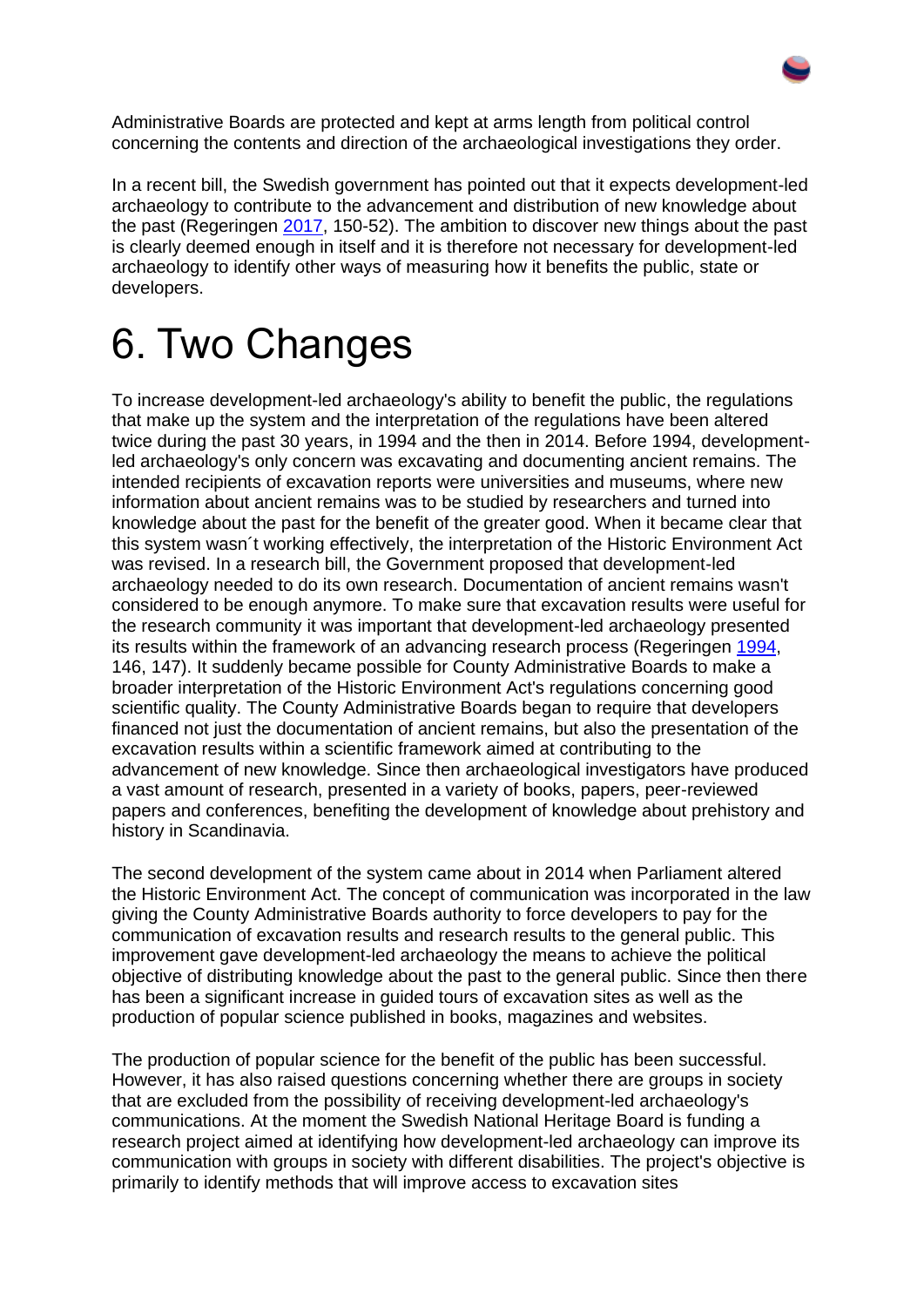(Engström [2017\)](https://intarch.ac.uk/journal/issue57/4gill/index.html#biblio). The National Heritage Board hopes that the project's results will be of use to the County Administrative Boards in the future when they decide if developers need to finance guided tours of excavation sites and how those tours need to be set up.

# 7. Conclusion

Development-led archaeology in Sweden hasn't been affected by changing international heritage policies in the direction of inclusiveness, participation and two-way communication. It also hasn't been asked to prove its value for solving other issues in society, as that would be at odds with the arms-length principle prevalent in Swedish cultural policy. Instead, the growth of development-led archaeology has been focused on creating legal instruments that enable archaeologists to do their own research and to produce meaningful new knowledge about the past as a way of benefiting the general public.

# **Bibliography**

Burström, M. 2014 'More than a sensitive ear: what to expect of a professional expert' in J. Schofield (ed) *Who Needs Experts?: counter-mapping cultural heritage*, Farnham: Ashgate. 101-12.

Eng, S. 2018 'Historien vi ärvde', *Populär Arkeologi* **4**, 16-19.

Engström, E. (ed) 2017 *FuTArk: Funktionsvariation, tillgänglighet, Uppdragsarkeologi*, Västerås: Stiftelsen Kulturmiljövård.

Johansson, Lars-Anders. 2017 *Att dansa efter maktens pipa: Kultur i politikens tjänst*, Timbro förlag: Stockholm.

Regeringen 1994, Regeringens proposition 1993/94:177. *Utbildning och forskning*. Kvalitet och konkurrenskraft. [https://www.riksdagen.se/sv/dokument](https://www.riksdagen.se/sv/dokument-lagar/dokument/proposition/utbildning-och-forskning_GH03177)[lagar/dokument/proposition/utbildning-och-forskning\\_GH03177](https://www.riksdagen.se/sv/dokument-lagar/dokument/proposition/utbildning-och-forskning_GH03177)

Regeringen 2017, Regeringens proposition 2016/17:116. *Kulturarvspolitik*. [https://www.riksdagen.se/sv/dokument](https://www.riksdagen.se/sv/dokument-lagar/dokument/proposition/kulturarvspolitik_H403116)[lagar/dokument/proposition/kulturarvspolitik\\_H403116](https://www.riksdagen.se/sv/dokument-lagar/dokument/proposition/kulturarvspolitik_H403116)

Svanberg, F. and Hauptman Wahlgren, K. 2007 *Publik arkeologi*, Lund: Nordic Academic Press.

Svensson, C-J. 2014 *Festligt, folkligt, fullsatt? Offentlig debatt om Historiska museets publika verksamhet från Den Svenska Historien till Sveriges Historia*, Jönköping: Jönköping University.

Wong, O. 2016a 'Bah Kuhnkes kulturpolitik hotar kulturarvet', *Svenska Dagbladet* 28 September 2016.

Wong, O. 2016b 'Vem är det som har kolonial blick egentligen?', *Svenska Dagbladet* 7 July 2016.